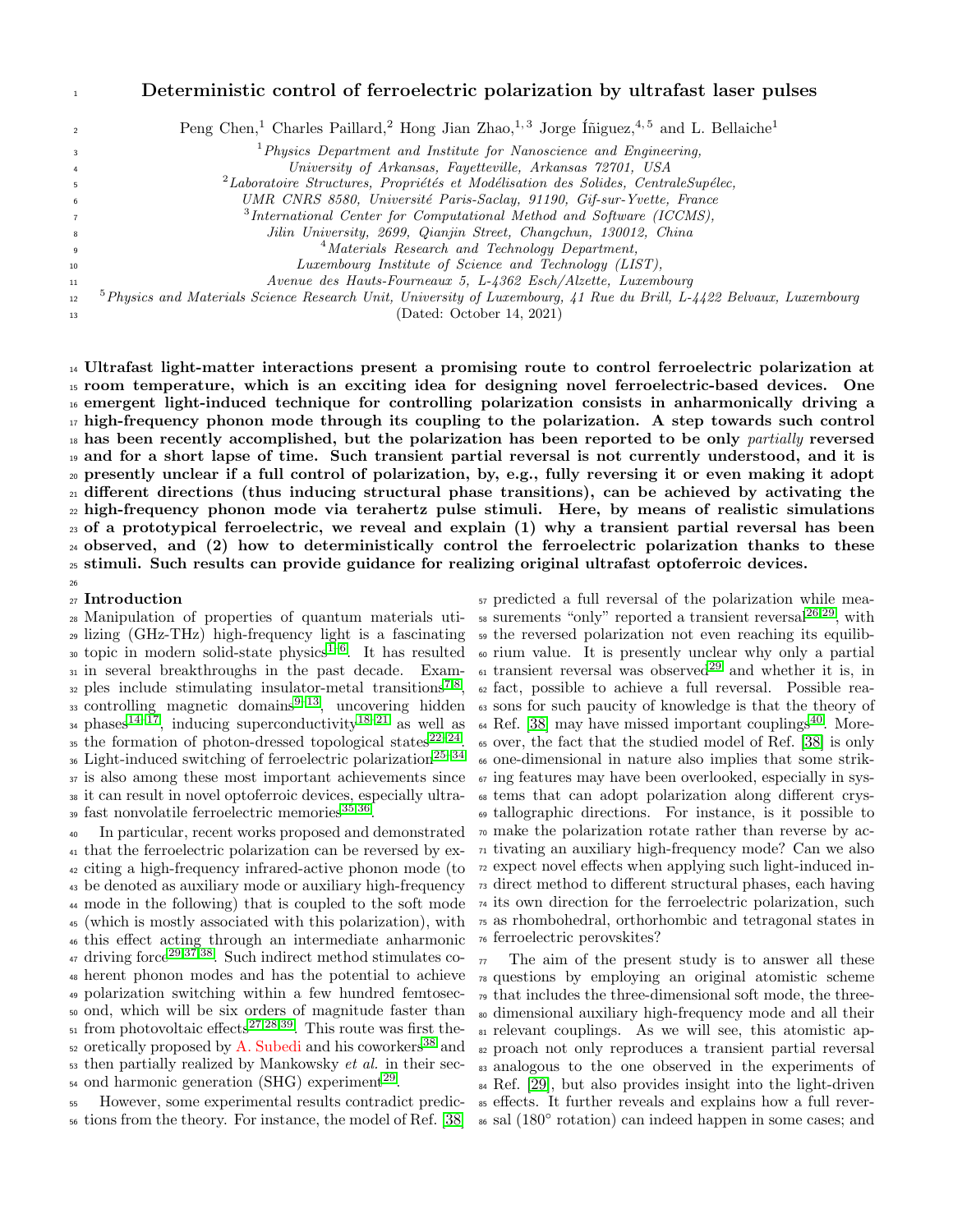in a deterministic manner.

### Results

 As we are looking for an universal behavior of the THz response of the resonated auxiliary high-frequency mode and its consequence on electrical polarization, the proto- typical ferroelectric material  $KNbO<sub>3</sub>$  is chosen. It allows us to explore different ferroelectric phases with different polarization's directions at different temperature, which leads to a richer playground that one-dimensional ferro- $_{102}$  electrics (e.g. LiNbO<sub>3</sub>) or tetragonal ferroelectrics (e.g., PbTiO<sub>3</sub> that has only a single transition from cubic with no polarization to tetragonal with a polarization along  $105 < 001$ ). A novel effective Hamiltonian,  $H_{eff}$ , is devel- oped for such system, and is detailed in the method sec- tion. Its degrees of freedom are vectors related to the fer- roelectric soft mode (P), high-frequency auxiliary mode  $_{109}$  (Q) which is polar as well, and inhomogeneous strain (u) in each 5-atom unit cell, as well as, the homogenous strain (*η*) affecting the whole simulation supercell. Such effec- tive Hamiltonian does not explicitly include electronic degrees of freedom but rather takes into the ionic dis- placements associated with the Q and P modes. Note that this model is similar to previous effective Hamiltoni-<sup>116</sup> ans for ferroelectric perovskites<sup>[41](#page-7-24)</sup>, except for the explicit <sup>117</sup> consideration of the high-frequency polar mode **Q** and its couplings. Note also that, in our light-matter interaction model, only the TO modes of both the soft P mode and high-frequency Q mode are incorporated (with these two types of TO modes being coupled to each other).

 Phase diagram. Before studying the behavior of the ferroelectric polarization under a mid-infrared pulse, let us first explore the phase diagram of  $KNbO<sub>3</sub>$  by running Monte Carlo (MC) simulations using our first-principle- based effective Hamiltonian on a 12x12x12 supercell.  $_{127}$  Figures [1](#page-1-0) (a) and 1 (b) report the temperature behav- ior of the three Cartesian components of the supercell  $_{129}$  average of the **P** and **Q** modes, respectively. These fig- ures indicate that our model can nicely reproduce the sequence of phase transitions observed in experiments,  $_{132}$  that is, from cubic to tetragonal (for which a large  $P_z$ 133 coexists with a small  $Q_z$ ), then from tetragonal to or-<sup>134</sup> thorhombic (where both  $P_y$  and  $Q_y$  get activated and <sup>135</sup> become equal to  $P_z$  and  $Q_z$ , respectively) and finally <sup>169</sup> from orthorhombic to rhombohedral (for which we have 170 <sup>137</sup> now large  $P_x = P_y = P_z$  and small  $Q_x = Q_y = Q_z$ ), 171 **Electrical polarization reversal**. Let us now check  $_{138}$  when cooling down the system. Note that **P** and **Q** are  $_{172}$  if the presently developed method also allows to repro- of opposite sign for the tetragonal (T), orthorhombic (O) <sup>173</sup> duce a situation similar to the one reported in Ref. [\[29\]](#page-7-16), and rhombohedral (R) phases, as a direct consequence of <sup>174</sup> namely, an electrical polarization transient reversal in the positive signs of some coupling parameters indicated <sup>175</sup> a rhombohedral state of a ferroelectric material. For <sup>142</sup> in Table [I](#page-3-0) and further discussed later on. Examples of  $\mu$ <sup>56</sup> that, we employ the aforementioned  $H_{eff}$  within Molecu- predicted values for the total polarization for R, O, and <sup>144</sup> T phases are 54  $\mu$ C/cm<sup>2</sup> at 10 K, 48  $\mu$ C/cm<sup>2</sup> at 300

87 also predict a variety of light-induced phase transitions, 145 K and  $42 \mu C/cm^2$  at 400 K. They compare reasonably ss for which polarization rotates by  $60^{\circ}$ ,  $71^{\circ}$ ,  $90^{\circ}$ , and  $109^{\circ}$ , 146 well with the experimental values of  $42 \pm 4 \mu C/cm^2$ ,  $32$ <sup>89</sup> as a result of a mechanism we coin here as "squeezing".  $\mu$   $\pm$ 3  $\mu$ C/cm<sup>2</sup> and 30  $\pm$ 2  $\mu$ C/cm<sup>2</sup> that one can find at at The discovery of such "squeezing" mechanism further al-<sup>148</sup> 230 K, 370 K and 473 K in these three phases, respec- lows us to design a strategy for an ultrafast deterministic <sup>149</sup> tively, in Refs. [\[42,](#page-7-25) [43\]](#page-7-26). However as is often the case with <sup>92</sup> control of the polarization and even realize full-reversal <sup>150</sup> effective Hamiltonians<sup>[44](#page-8-0)</sup>, some predicted transition tem-<sup>151</sup> peratures are lower than the experimental ones<sup>[43](#page-7-26)</sup>, namely 640 K versus 708 K for the C-to-T transition, and 345 K versus 498 K for the T-to-O transition. On the other hand, the R-to-O transition temperature is well repro- duced here: 260 K for the effective Hamiltonian and 263 K in measurements. Interestingly, we also numerically found that, if the Q degrees of freedom are turned off, the O-phase vanishes and only two phase transitions oc- cur: one from T-to-C at a lower temperature around 500 K and a second one from R-to-T around 400 K. Such fact highlights the importance of incorporating both P  $_{162}$  and Q in order to accurately model properties of KNbO<sub>3</sub>. Note, however, that a previous model without Q did find an O equilibrium phase, but for some narrow tempera-<sup>165</sup> ture range ( $\simeq 50 \text{ K}$ )<sup>[45](#page-8-1)</sup>. One can also easily imagine the development of a model having P as the only polar de- gree of freedom, but where the effect of Q would be to renormalize the coefficients associated with P.



<span id="page-1-0"></span>FIG. 1. Results to be compared with experiments: P (a) and Q (b) modes as a function of temperature; Ratio involving the total polarization at 240K as a function of time, for partial-excitation (d) and full-excitation (e) starting from a R phase. Panel (c) shares the same horizontal axes with Panels (d) and (e) to indicate the laser pulse shape and time evolution. Pink regions are to indicate the full-width-halfmaximum of the Gaussian enveloped laser pulse.

 $_{177}$  lar Dynamics (MD) simulations on a R-phase of KNbO<sub>3</sub>  $_{178}$  at 240 K, for which **P** is along [11 $\overline{1}$ ] and **Q** antiparal-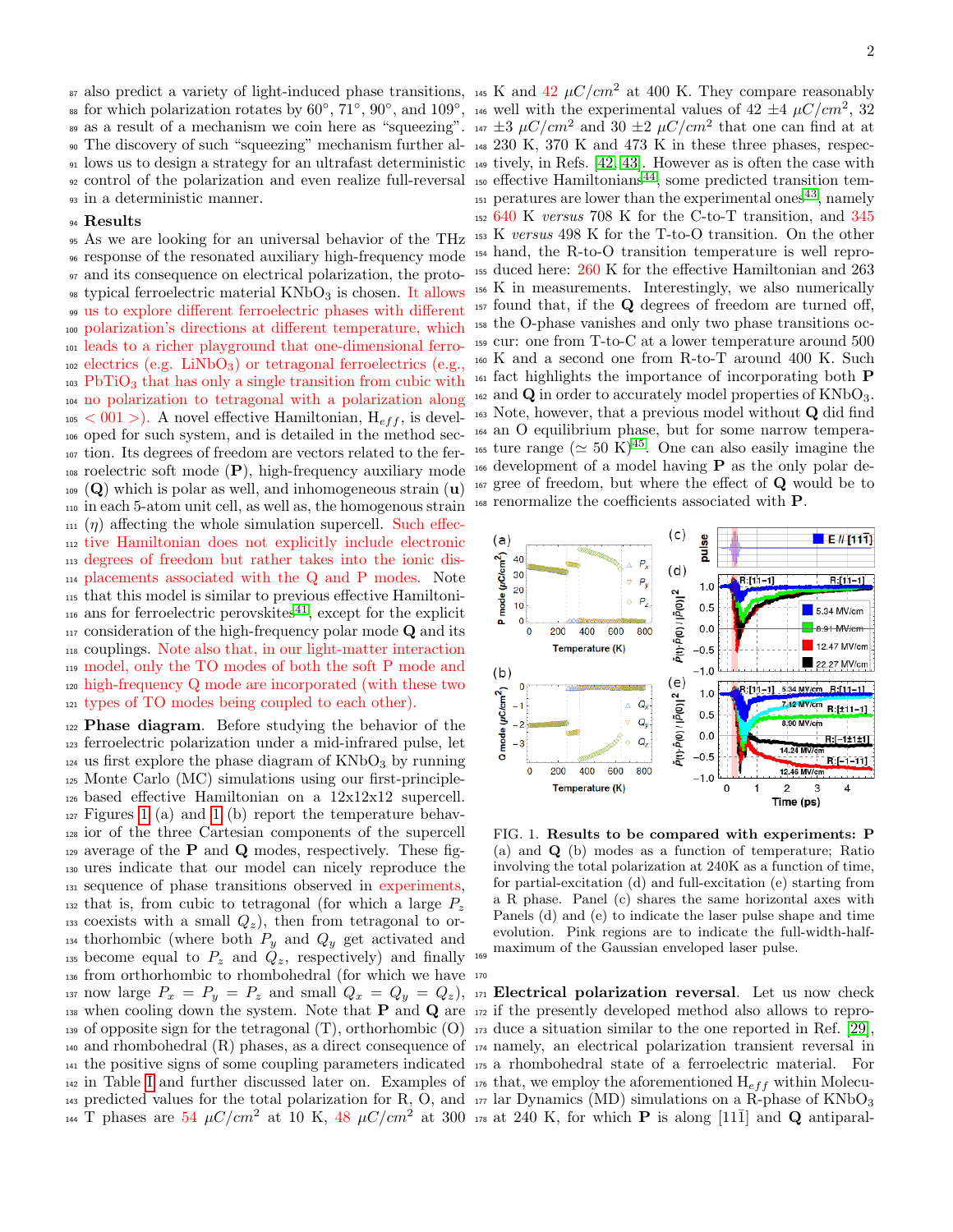<sup>179</sup> lel to it. Technically and in order to be close to the <sup>236</sup> stronger laser pulse (out of their laser device's reach) a <sup>180</sup> experimental situation of Ref. [\[29\]](#page-7-16), we mimic the appli-<sup>237</sup> full reversal would have been achieved. However, our nu-<sup>181</sup> cation of a "Gaussian enveloped" laser pulse of the form <sup>238</sup> merical simulation (black in fig. [1](#page-1-0) (d)) shows that this is <sup>182</sup>  $\mathbf{E}e^{-2ln(2(\frac{t}{\tau})^2}cos(2\pi\omega t)$  (with a full-width-half-maximum <sup>239</sup> not the case. As a matter of fact, with laser pulses up 183 (FWHM)  $\tau$  =200 fs and frequency  $\omega$  = 18 THz) and 240 to 22.27 MV/cm, this full-reversal never happened, but  $_{184}$  a light polarization (E) which is parallel to [11 $\bar{1}$ ]. Note  $_{241}$  rather the ratio shown in fig. [1](#page-1-0) (d) gets close to zero be-<sup>185</sup> also that, as detailed in Sec. I of the Supplementary Ma-  $_{242}$  fore  $P(t)$  increases towards  $P(0)$ . One may wonder if this <sup>186</sup> terial (SM), this 18 THz frequency is chosen here because <sup>243</sup> lack of full reversal stems from the fact that only a part  $\frac{187}{187}$  it is close to the resonance of the high-frequency auxil- $\frac{1}{244}$  of the sample is excited for the results of fig. [1](#page-1-0) (d). To <sup>188</sup> iary mode, while the frequency of the soft-mode is found <sup>245</sup> check such possibility, fig. [1](#page-1-0) (e) reports the correspond-189 to be  $\simeq 8$  THz at 240K, according to our calculations.  $\frac{1}{246}$  ing predictions but when the whole system is subject to <sup>190</sup> In order to further compare with the measurements of <sup>247</sup> the same aforementioned pulse. Note that since we do <sup>191</sup> Ref. [\[29\]](#page-7-16), the dot product of the total polarization at <sup>248</sup> not expect clamping from a non-excited part of the ma-<sup>192</sup> time t,  $\tilde{\mathbf{P}}(t) = \mathbf{P}(t) + \mathbf{Q}(t)$ , and its initial value,  $\tilde{\mathbf{P}}(0)$ , <sup>249</sup> terial, we now allow the homogeneous strains to relax. <sup>193</sup> is calculated and then divided by the square of  $|\mathbf{P}(0)|$  <sup>250</sup> The polarization can indeed be fully reversed within a R-<br><sup>194</sup> for different magnitudes of the electric field and with the <sup>251</sup> phase by a field of <sup>195</sup> pulse starting at  $t=0$  ps. Note that, in simulations with <sup>196</sup> this type of effective models, the applied electric fields <sup>197</sup> are typically predicted to be 20 times larger than the ex-<sup>198</sup> perimental ones<sup>[46](#page-8-2)</sup>. The results are shown in fig. [1](#page-1-0) (d). As <sup>199</sup> only a fraction of the material was excited in the exper- $200$  iment (done on a 5 mm thick LiNbO<sub>3</sub> sample), we also <sup>201</sup> assumed that only a portion of our supercell is experi-<sup>202</sup> encing the pulse (technically, only 10x10x10 cells within <sup>203</sup> the 12x12x12 supercell are allowed to be coupled to the <sup>204</sup> electric field) and keep the homogenous strains fixed at <sup>205</sup> its initial values to mimic clamping. Only the dipoles <sup>206</sup> subject to the pulse are incorporated in the computation  $_{207}$  of  $\mathbf{P}(0)$  and  $\mathbf{P}(t)$ . <sup>193</sup> is calculated and then divided by the square of  $|\tilde{\mathbf{P}}(0)|$  <sup>250</sup> The polarization can indeed be fully reversed within a R-

<sup>208</sup> One can see that, for small magnitude of the electric  $_{209}$  field associated to the pulse, e.g.,  $5.34$  MV/cm, the po-<sup>210</sup> larization (blue curve in fig. [1](#page-1-0) (d)) first decreases from  $_{211}$  its initial value, while still being along [11 $\bar{1}$ ], before in-<sup>212</sup> creasing and desiring to reach  $\dot{P}(0)$  again at larger times. <sup>213</sup> The dip in polarization is enhanced when increasing the <sup>214</sup> magnitude of the field to 8.91 MV/cm (green curve in <sup>215</sup> fig. [1](#page-1-0) (d)) until such dip becomes negative for 12.47  $_{216}$  MV/cm (red curve in fig. [1](#page-1-0) (d)). In other words, for  $_{217}$  strong enough pulses, the total polarization  $P$  has been  $_{275}$  lows a wide range of possibilities for polarization control. <sup>218</sup> reversed when activating the high-frequency auxiliary <sup>276</sup> Clearly, having a three-dimensional model of the interac-219 mode, exactly like in the measurements of Ref. [\[29\]](#page-7-16). As  $_{277}$  tions between **P** and **Q** in this case is essential. We now <sup>220</sup> similar to these experiments too, this reversal is par-<sup>278</sup> focus on simple cases, such as T- and O-phases under  $_{221}$  tial (*i.e.*, the ratio shown in fig. [1](#page-1-0) (d) never reaches  $_{279}$  pulses, to explore and understand such possibilities.  $222 - 1$ ) and is transient in nature, since the polarization 223 becomes positive again and approaches  $\tilde{\mathbf{P}}(0)$  at longer <sup>224</sup> times. Note that, in our present case, the full recovery  $_{225}$  to its initial values of  $\dot{\mathbf{P}}(t)$  happens at larger times than <sup>226</sup> in Ref. [\[29\]](#page-7-16), which is likely due to some material speci- $_{227}$  ficity. For instance, the system studied there is  $LiNbO<sub>3</sub>$  $228$  rather than  $KNbO_3$ , and thus possesses strong oxygen <sup>229</sup> octahedral rotations that have the tendency to interact  $_{230}$  with polarization<sup>[47](#page-8-3)[–50](#page-8-4)</sup>. On a microscopic level, we found <sup>231</sup> that the dip of the red curve is caused by local dipoles <sup>232</sup> subject to the pulse being aligned along the reverse  $[\bar{1}\bar{1}1]$  $_{233}$  direction or deviating away from the original [11 $\bar{1}$ ] direc-<sup>234</sup> tion.

235 Furthermore, Ref. [\[29\]](#page-7-16) also suggested that with an even [2](#page-3-1)93 fig. 2 (c): 1)  $P_z$  decreases its absolute value to zero, and

 $_{252}$  However, not like previously expected<sup>[29](#page-7-16)[,38](#page-7-18)</sup>, the full re-<sup>253</sup> versal does not happen during the pulse but after. In <sup>254</sup> addition, we numerically find that the polarization can <sup>255</sup> also reach a final state where it points along a direction <sup>256</sup> oblique to [11 $\bar{1}$ ]. For instance, an electric field of E=8.90 <sup>257</sup> MV/cm gives rise to a final state with half of the material  $_{258}$  presenting polarization along the rotated [ $\overline{1}1\overline{1}$ ] direction  $_{259}$  (71 $^{\circ}$  rotation) and with the other half still along the ini- $_{260}$  tial [11 $\bar{1}$ ] direction (green curve in fig. [1](#page-1-0) (e)). Similarly,  $_{261}$  a larger electric field E=14.24 MV/cm induces a polar- $_{262}$  ization being now along other directions, namely [ $\overline{111}$ ] <sup>263</sup> (109° rotation),  $\overline{1}11\overline{1}$  ( $\overline{7}1^{\circ}$  rotation), and  $\overline{1}11$  (180° ro-<sup>264</sup> tation), black curve in fig. [1](#page-1-0) (e), in different parts of <sup>265</sup> the material at the end. This explains why the ratio of  $_{266}$  fig. [1](#page-1-0) (e) is equal to 0.5 and  $-0.2$  for  $E=8.90$  MV/cm and  $_{267}$  E=14.24 MV/cm, respectively. Details of the evolution <sup>268</sup> of each of the polarization components can be found in <sup>269</sup> sec. III of SM. The results of fig. [1](#page-1-0) (e) therefore reveal <sup>270</sup> that rotation of polarization in a ferroelectric perovskite, <sup>271</sup> rather than "only" its reversing, have also to be consid-<sup>272</sup> ered and understood, when subjecting a ferroelectric to a <sup>273</sup> high-frequency electric field. Our results so far show that  $_{274}$  having a three-dimensional ferroelectric like KNbO<sub>3</sub> al-

 Squeezing effect. Let us thus take a T-phase at 400 K with a polarization lying along the positive z-direction, with all the degree of freedoms being allowed to evolve (e.g., P, Q, inhomogeneous and homogeneous strains), as a simple case. We assume that the whole system is <sup>285</sup> excited by a laser pulse  $\mathbf{E}e^{-2ln2(\frac{t}{\tau})^2}cos(2\pi\omega t)$ , for which  $\tau$  =600 fs,  $\omega$  = 19 THz and **E** is applied along the z- direction with a magnitude of 7.71 MeV/cm, as depicted <sup>288</sup> in fig. [2](#page-3-1) (a). Such pulse naturally leads to  $Q_z$  resonating, as evidenced in fig. [2](#page-3-1) (b). Within the full-width-half- maximum (600 fs rather than 200 fs in order to have more oscillations of some components of Q around zero) of the pulse, two striking features emerge and are seen in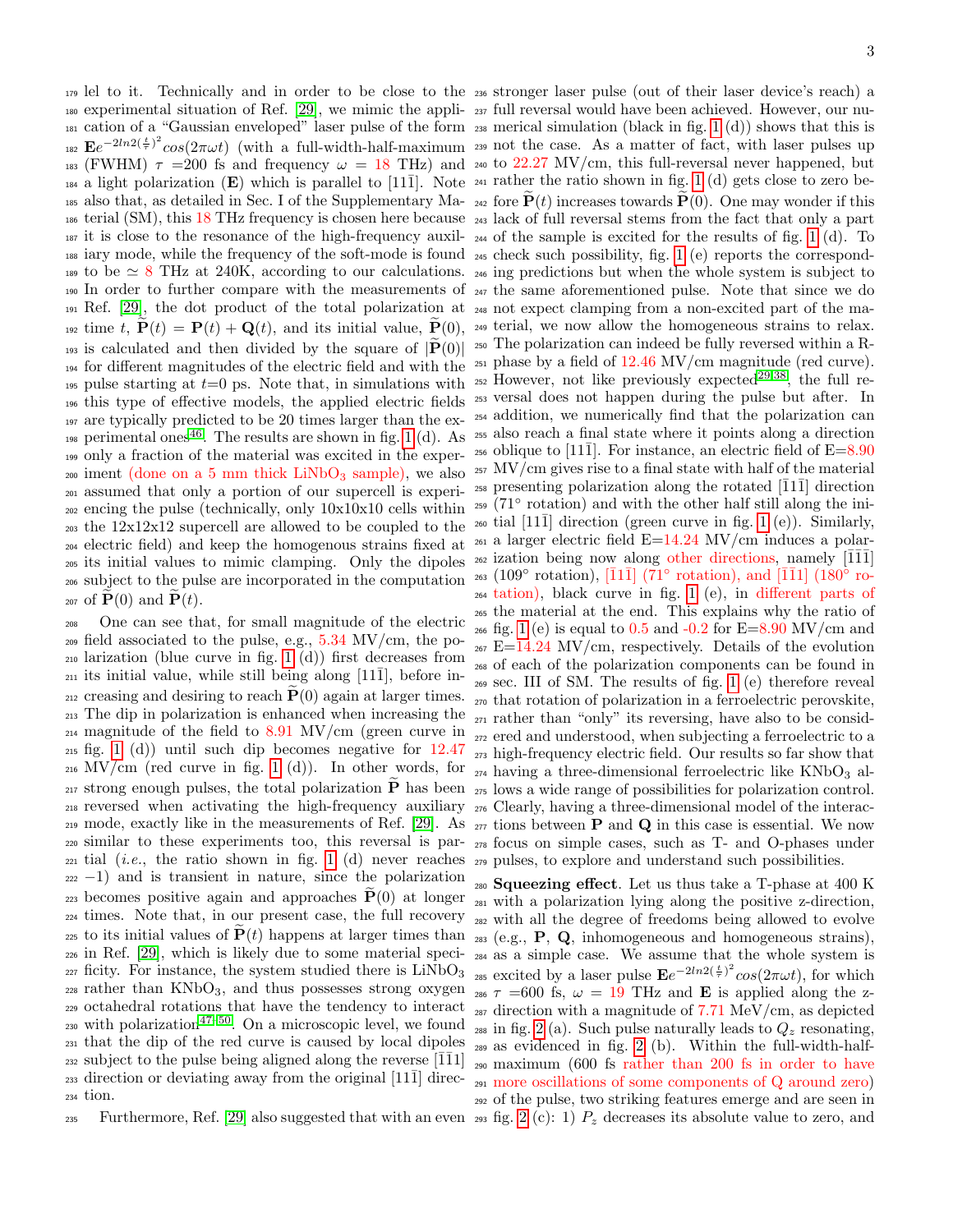

<span id="page-3-1"></span>FIG. 2. Squeezing effect in T-phase: Temporal behavior of the  $Q$  (b) and  $P$  (c) modes at 400K, as a response to the electric field's pulse shown in (a) and when starting from a T-phase (note that the full-width-half-maximum of the pulse is marked by pink regions).

295 positive sign, respectively). Consequently,  $P_z$  does not <sup>328</sup> plied, the high-frequency auxiliary mode  $Q_z$  resonates <sup>296</sup> reverse itself after going through zero. It rather keeps <sup>297</sup> oscillating around zero, which means that when the po-298 larization is at a zero value the reversal driving force as <sup>331</sup> large positive quadratic term  $\Lambda_2 Q_z^2 P_z^2$  felt by  $P_z$ . Let us 299 predicted in Refs. [\[29,](#page-7-16) [38\]](#page-7-18) vanishes and stops to push  $P_z$  332 understand the consequence of such large positive term <sup>300</sup> towards the opposite direction. After the pulse has oc-<sup>333</sup> on the polarization, by considering a fourth-order model 301 curred, the system chooses a O-phase with a polarization <sup>334</sup> for the free energy, namely  $F = \alpha P_z^4 - \kappa^2 P_z^2 + \Lambda Q_z^2 P_z^2$ . 302 along the  $\overline{[110]}$  direction  $(90° \text{ rotation}) - \overline{v}$  the creation 335 The polarization can thus have two minima (hence a dou-303 of x- and y-components and  $P_z$  continuing to be around 336 ble well potential), that are  $P_z^{\pm} = \pm \sqrt{(\kappa^2 - \Lambda Q_z^2)/(2\alpha)}$  $304$  zero. (Such O-phase in some of our simulations will fur- $337$  (note that  $\alpha$  is always positive to have a bounded energy 305 ther transform back to another T-phase, such as those 338 potential). If  $\Lambda$  is positive and  $\kappa^2-\Lambda Q_z^2>0$ , the equilib-306 with a polarization along [ $\overline{100}$ ] or  $\overline{010}$ , while in other 339 rium value of  $P_z$  shrinks in magnitude (and the double <sup>307</sup> simulations this O-phase will have a longer life time at <sup>340</sup> well potential becomes shallower) when  $Q_z^2$  is growing. <sup>308</sup> 400 K.) The applied pulse therefore would prefer to an-<sup>341</sup> Such double well can even transform into a single well 309 nihilate the component of the polarization that is along 342 with its minimum at  $P_z = 0$ , when  $\kappa^2 - \Lambda Q_z^2$  becomes 310 the field's direction, in favor of polarization's components 343 negative. The wiggly decreasing-in-magnitude of  $P_z$  to <sup>311</sup> that are perpendicular to the field. The mid-infrared <sup>344</sup> zero in fig. [2](#page-3-1) (c) within the full-width-half-maximum of  $_{312}$  pulse thus acts like a "squeezer" that "presses" the ma- $_{345}$  the pulse, corresponds to the oscillation of  $P_z$  within 313 terial along the pulse polarized direction and reduces the  $\frac{346}{46}$  a shrinking double-well potential. Moreover, the grow-314 magnitude of the component of the polarization that is  $\frac{3}{47}$  ing of  $P_x$  and  $P_y$  in fig. [2](#page-3-1) (c) within the full-width-315 along the field. To demonstrate that the direct coupling <sup>316</sup> between electric field and P mode is not the reason that  $_{317}$  P is squeezed, we ran a numerical experiment in which 318 the degree of freedoms of the **P** mode, inhomogeneous  $_{351}$  nance. Considering that usually the crossing term  $\Lambda_{22}$  is 319 and homogeneous strains are allowed to evolve while the  $\frac{352}{12}$  much smaller than  $\Lambda_2$  (one order of magnitude smaller),  $320 \text{ Q}$  mode is kept frozen to its equilibrium initial value. In  $_{353}$  the decreasing of the polarization component that paral- $321$  that case, no squeezing effect was observed and  $P_z$  was  $_{354}$  lels to the field should be dominant over the increasing <sup>322</sup> "only" oscillating around its equilibrium value in the ini-<sub>355</sub> of the perpendicular component. Note that the squeez-<sup>323</sup> tial T-phase instead of being annihilated (see sec. IV of <sup>356</sup> ing effect decides along which direction the polarization  $324$  SM). The activation and response of the Q mode to the  $357$  should be induced but not the sign of this polarization. 325 pulse are therefore required to induce the squeezing effect  $\frac{358}{358}$  For instance, the final result at 2 ps of fig. [2\(](#page-3-1)c) for the <sup>326</sup> of P.

<span id="page-3-0"></span>TABLE I. On-site couplings between ferroelectric soft mode P and high-frequency auxiliary mode Q. The unit of these fourth-order coupling coefficients is  $Nm^6/C^4$ .

|                        | Coefficients $(\Lambda)$ Coupling Energies                       |
|------------------------|------------------------------------------------------------------|
| $2.02 \times 10^{13}$  | $\Lambda_2(P_x^2Q_x^2+P_y^2Q_y^2+P_z^2Q_z^2)$                    |
| $-2.13 \times 10^{12}$ | $\Lambda_{22}(P_x^2Q_y^2+\tilde{P}_x^2\tilde{Q}_z^2+P_u^2Q_z^2)$ |
|                        | $+P_y^2Q_x^2+P_z^2Q_x^2+P_z^2Q_y^2$                              |
| $2.68 \times 10^{11}$  | $\Lambda_3(P_x^3Q_x+P_y^3Q_y+P_z^3Q_z)$                          |
| $8.86 \times 10^{11}$  | $\Lambda_1 (P_x Q_x^3 + P_y Q_y^3 + P_z Q_z^3)$                  |
| $9.69 \times 10^{11}$  | $\Lambda_{211}(P_x^2P_yQ_y+P_xP_y^2Q_x+P_x^2P_zQ_z)$             |
|                        | $+P_xP_z^2Q_x+P_y^2P_zQ_z+P_yP_z^2Q_y)$                          |
| $-4.61 \times 10^{11}$ | $\Lambda_{112}(P_xQ_xQ_y^2+P_yQ_x^2Q_y+P_zQ_x^2Q_z)$             |
|                        | $+P_xQ_xQ_z^2+P_zQ_y^2Q_z+P_yQ_yQ_z^2)$                          |
| $1.70 \times 10^{13}$  | $\Lambda_{1111}(P_xP_yQ_xQ_y+P_yP_zQ_yQ_z+P_zP_xQ_zQ_x)$         |

following couplings are relevant: the bi-quadratic

<span id="page-3-2"></span>
$$
U_{22}^{(z)} = \Lambda_2 P_z^2 Q_z^2 \tag{1}
$$

$$
U_{22}^{(x-z)} = \Lambda_{22} (P_x^2 + P_y^2) Q_z^2 \tag{2}
$$

294 2)  $P_x$  and  $P_y$  adopt non-zero values (with negative and <sup>327</sup> When a mid-infrared laser pulse polarized along z is ap-To understand such squeezing effect, we need to have  $\frac{110}{10}$ , or  $\left[1\overline{1}0\right]$ . Note too that we have also performed a detailed look at Table [I](#page-3-0) and realize that, for the case of <sup>361</sup> various numerical experiments such, as, e.g., switching a T-phase having a z-component of the polarization, the  $\frac{362}{10}$  in and off some interactions in the simulations, that con-<sup>329</sup> with a large amplitude. The positive  $U_{22}^{(z)}$  interaction 330 (see Table [I](#page-3-0) for its coefficient  $\Lambda_2$ ) then gives rise to a <sup>348</sup> half-maximum of the pulse is favored by the fact that <sup>349</sup>  $U_{22}^{(x-z)}$  has a negative coefficient  $\Lambda_{22}$  in front of it and  $\frac{1}{350}$  becomes stronger when  $Q_z^2$  is enlarged through its reso- $359$  axis for which **P** is parallel to could also have been [110],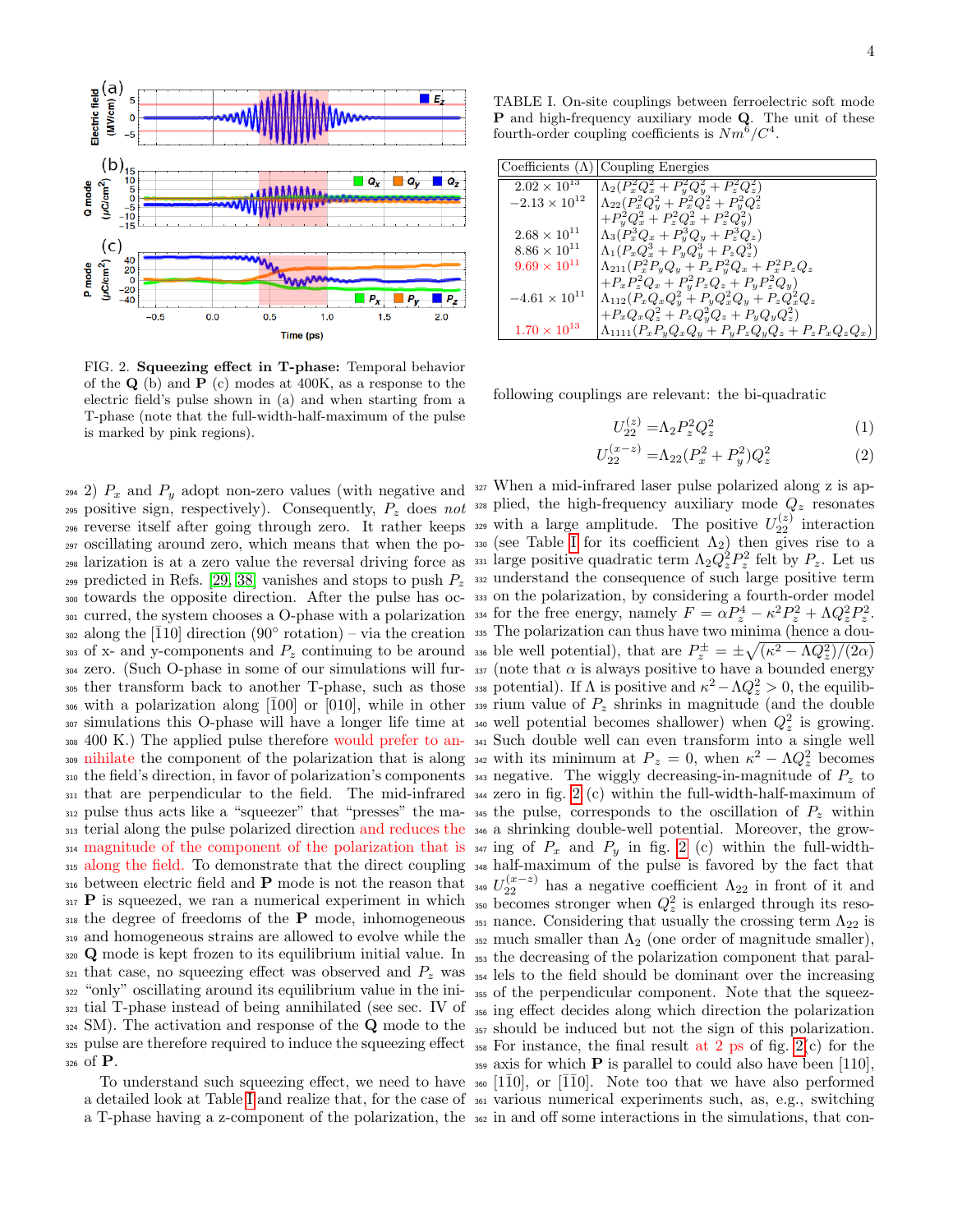<sup>363</sup> firm the role of  $U_{22}^{(z)}$  and  $U_{22}^{(x-z)}$  on the aforementioned <sup>364</sup> effects. It is also realized that the  $\Lambda_3$  and  $\Lambda_1$  couplings in Table [I](#page-3-0) decide the direction of the Q mode with respect to that of the P mode, details can be found in sec. IV of SM.

 It is worthwhile to emphasize that this squeezing ef- fect is a new phenomenon that originates from the high- frequency auxiliary mode. It should not be accounted as the reduction of the polarization by the thermal ef- $\frac{372}{2}$  fect from the light<sup>[51–](#page-8-5)[53](#page-8-6)</sup> because fig. [2](#page-3-1) clearly shows that though one component  $(P_z)$  decreased to zero, other com- ponents  $(P_x \text{ and } P_y)$  condense along with it, while heat- ing will typically result in a reduction of the polarization magnitude overall.

 This squeezing effect also allows us to understand the results about partial (transient) and full (permanent) re- versal of polarization in fig. [1](#page-1-0) (d) and (e) for some fields within a R-phase. As a matter of fact, pulses with fields oriented along the [11 $\overline{1}$ ] axis and with the resonant 18 382 THz frequency induce a strong oscillation of the **Q** mode along such  $[11\bar{1}]$  axis within the R-phase. During the <sup>384</sup> large oscillation of **Q** (and resulting large  $Q_x^2$ ,  $Q_y^2$  and  $Q_z^2$ ), the **P** mode starts to decrease its magnitude to- wards zero according to the squeezing mechanism along all three Cartesian directions. After the exit of the 200 fs full-width-half-maximum pulse, **P** has just reached and oscillated around zero with net momentum towards 390 the reverse  $\left| \overline{1} \overline{1} 1 \right|$  direction. If it is a full-excitation case (fig. [1](#page-1-0) (e), in which all unit cells are subject to the elec- $\frac{392}{111}$  tric field), **P** can continue to grow along the [ $\overline{1}\overline{1}1$ ] di- rection and the full reversal of the polarization then oc- curs. If it is a partial-excitation case (fig. [1](#page-1-0) (d), in which 10x10x10 cells within the 12x12x12 supercell are allowed to be coupled to the electric field), P can partially grow along  $\overline{111}$  but then quickly reverses its direction and 398 grows back to  $[11\overline{1}]$ , as a result of the interaction with the unexcited part of the material; the transient partial reversal of the polarization thus happens. We also note  $\frac{401 \text{ that } Abalmasov^{54}}{201 \text{ proposed that the depolarizing elec-} }$  $\frac{401 \text{ that } Abalmasov^{54}}{201 \text{ proposed that the depolarizing elec-} }$  $\frac{401 \text{ that } Abalmasov^{54}}{201 \text{ proposed that the depolarizing elec-} }$  tric field can yield a similar transient partial reversal in thin films. Note that the Supplemental Materials also ex- plain why the polarization can rotate, rather than being reverted, under full-excitation for some fields.

 Deterministic full-reversal strategy. As can be seen in fig. [1](#page-1-0) (e), the ferroelectric polarization full reversal is sometimes replaced by a polarization rotation. Con- sequently, a single laser pulse, such as the one used in the experiment of Ref. [\[29\]](#page-7-16), will not reverse the polariza- tion of a three-dimensional ferroelectric in a deterministic manner. (Presumably, the reversal will not be determin- istic for a one-dimensional compound like LiNbO<sub>3</sub> either, unless one implements a way to avoid the back-switching to the original state.) However, the understanding of the <sup>416</sup> squeezing effect can enable us to further design a strat-<br>  $\frac{439}{4}$  the two possible  $P_2$  starting points (channels  $\left(\frac{3}{4}\right)$  and  $\left(\frac{4}{4}\right)$ . egy at room temperature to realize a full-reversal of the <sup>440</sup> If that is the case, we will thus have achieved a fully de- ferroelectric polarization by laser pulses aided with a tiny <sup>441</sup> terministic (3-pulse process) reversal of the polarization <sup>419</sup> dc and constantly applied gate field, which is of high im- <sup>442</sup> from the initial to final states. It is worth to mention that



<span id="page-4-0"></span>FIG. 3. Deterministic full-reversal strategy: (a) protocol of the three-pulse reversal process; the yellow background boxes are for the initial and excited polarization phases and the pink background boxes are used to indicate the laser pulses that are along x, y, and z-axis; The labels of the phases  $\dot{\mathbf{P}}$  is defined as  $\mathbf{P} + \mathbf{Q}$  to indicate the total polarization; The blue arrows are used to indicate the phase transition channels after the laser pulses; Responses of the  $Q$  (b) and  $P$  modes (c) excited by a sequence of three "200fs-18THz" pulses activated at 10, 20, and 30 ps and having their polarized direction along [100], [010], and [011] directions, respectively. For each of these pulses, the magnitude of **E** in  $\mathbf{E}e^{-2ln2(\frac{t}{\tau})^2}cos(2\pi\omega t)$ is 6.17 MV/cm.

 portance for building novel ferroelectric-based devices. <sup>443</sup> the use of several pulses is a common strategy to switch Then, we take advantage of the following expected fea- tures: (1) that the squeezing effect wants to suppress the component of the polarization that is aligned along the pulse's direction; (2) when forming from a zero value, the components of the polarization will adopt the same sign as those of the applied weak dc field; and (3) the system wishes to stay in an O-phase due to the constant tem- perature of 300K (for which O-phases are the equilibrium  $_{429}$  state). We can thus anticipate, as displayed in fig. [3](#page-4-0) (a), that (i) a first pulse applied along [100] will lead to a new 431 polarization,  $\tilde{P}_1$ , being now either along [0 $\overline{1}1$ ] (channel  $_{432}$  (1) in fig. [3](#page-4-0) (a)) or  $[01\overline{1}]$  (channel 2) in fig. 3 (a)); (ii) a second pulse but now applied along [010] either trans-<sup>434</sup> forms  $\tilde{P}_1$  being parallel to  $[0\overline{1}1]$  to  $\tilde{P}_2$  being along  $[\overline{1}01]$ 435 (channel [3](#page-4-0)) in fig. 3 (a)) or  $\tilde{P}_1$  being along  $[0\overline{1}\overline{1}]$  to  $\tilde{P}_2$  $\frac{436}{436}$  being parallel to  $\overline{101}$  (channel  $\overline{4}$ ) in fig. [3](#page-4-0) (a)); and fi- nally (iii) a third pulse, now along [001] should lead to a  $\widetilde{P}_3$  polarization along [10] (channel  $\circledS$  in fig. [3](#page-4-0) (a)) for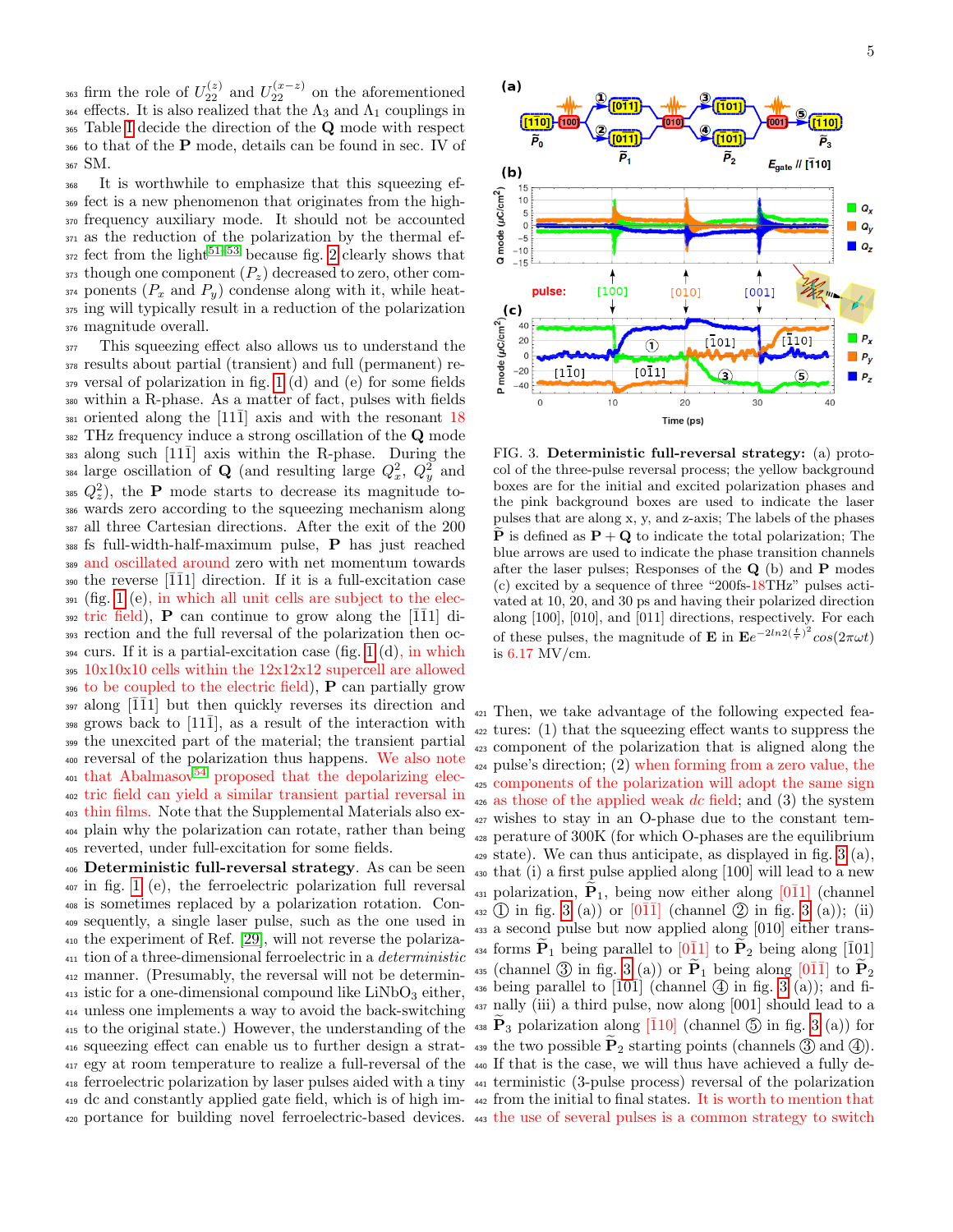445 has also been suggested by other theoretical work<sup>[56](#page-8-9)</sup>.

 In figs. [3](#page-4-0) (b) and (c), we present one representative of our many numerical examinations, in order to check our proposed strategy and to explain it in even more details. 449 An equilibrium O-phase, having  $P_x = -P_y > 0$ , along 450 with weak  $Q_x = -Q_y < 0$ , is thus chosen at room tem- perature (300 K) as the initial state. Three pulses are applied along different directions and at different times, along with a bias dc gate field constantly applied along the  $\overline{110}$  direction. The magnitude of this dc field is  $\frac{455 \text{ rather weak}}{3.3\%}$  of the minimum dc field needed to reverse the O-phase polarization in our numerical model and about 0.35% of the magnitude of laser pulse to be applied. As indicated above, the role of this tiny dc field is to bias the x and y-components of **P** to have negative and positive sign, re- spectively, when forming, since squeezing effects alone do not guarantee the sign of such components. Practically, <sup>463</sup> a "200fs-18THz" laser pulse (i.e., a pulse with  $\tau = 200$ <sup>464</sup> fs and frequency  $\omega = 18$  THz in  $\mathbf{E}e^{-2ln2(\frac{t}{\tau})^2}cos(2\pi\omega t)$  is first applied at 10 ps with  $E=6.17$  MV/cm and along the [100] direction on this O-phase having a polariza- tion along the [1 $\overline{10}$ ] direction (note that 18 THz is close enough to the resonant frequency of the auxiliary mode of the O-phase at 300 K). This pulse thus resonates with  $\alpha$ <sup>170</sup> the auxiliary mode  $Q_x$  (see fig. [3](#page-4-0) (b)), and, as expected by the squeezing effect, (i) the component of the polarization  $_{472}$  along the x-direction,  $P_x$ , vanishes, as shown in fig. [3](#page-4-0) (c), and (ii) the y-axis along which there is no pulse field, sees its component of polarization,  $P_y$ , to remain finite and even to further grow in magnitude. Concomitantly,  $Q_y$  also slightly increases in its absolute value, because of its <sup>534</sup> by resonating an auxiliary high-frequency mode, taking  $\Lambda_3 P_y^3 Q_y$  and  $\Lambda_1 P_y Q_y^3$  couplings with  $P_y$ . Since the min- <sup>535</sup> the prototypical ferroelectric material KNbO<sub>3</sub> as a  $\frac{3}{478}$  ima of the free energy at 300 K are orthorhombic phase,  $\frac{536}{478}$  testbed. Our study has revealed and explained how one  $\mu_{19}$  while  $P_x$  is squeezed to zero, the  $P_z$  component develops  $\frac{537}{2}$  can obtain a partial transient ferroelectric polarization and takes a positive value in this particular numerical <sup>538</sup> reversal in SHG experiments, shedding light on the experiment. Note that, beyond the fact that the mate-<sup>539</sup> results of Ref. [\[29\]](#page-7-16). We also show that, and explain rial will try to adopt an O-phase at this temperature, the <sup>540</sup> why, a full reversal of the polarization, as well as phase 483 squeezing effect of the form  $\Lambda_{22}P_z^2Q_y^2$  (i.e., an equivalent <sup>541</sup> transitions induced by rotation of the polarization, 484 form of eq. [2,](#page-3-2) but for  $P_z$  and  $Q_y$ ) will also contribute to  $542$  can occur as a response to different polarized laser 485 the development of  $P_z$ . Note also that, since no dc field  $\frac{543}{2}$  pulses activating different Cartesian components of the  $\mu_{486}$  is along the z-axis, the newly-formed  $P_z$  can also be neg-  $\mu_{486}$  auxiliary mode. We hope the mechanisms and strategies 487 ative, which corresponds to the channel  $(2)$  in fig. [3](#page-4-0)  $(a)$  545 for light-assisted ferroelectric control shown here will and which we also observed in our other numerical ex-<sup>546</sup> stimulate further fundamental research and open new periments (see sec. V of SM). We have thus succeeded to <sup>547</sup> avenues for the design of novel optoferroic devices. make a transition from an O-phase to another O-phase  $_{491}$  (channel 1) at 300 K via a rotation of the polarization by  $_{549}$  Methods  $60^\circ$ , by activating the auxiliary high-frequency mode at  $550$  Effective Hamiltonian A novel effective Hamiltonian 493 around 10 ps. The second pulse is also a "200fs-18THz"  $\frac{551}{H_{eff}}$  is developed for such material. It has the follow-494 one with the same magnitude  $E=6.17$  MV/cm, but now  $552$  ing degrees of freedom: vectors related to the ferroelectric 495 having a [010] polarized orientation, which then, accord-  $\frac{1}{2}$  soft mode (P), high-frequency auxiliary mode (Q) and  $\frac{496}{10}$  ing again to the squeezing effect, results in the vanishing  $\frac{554}{10}$  inhomogeneous strain (**u**) in each 5-atom unit cell, as well 497 of the  $P_y$  (and also of  $Q_y$ ) in favor of the activation of 555 as, the homogenous strain  $(\eta)$ . Both **P** and **Q** modes are  $P_x$  (and also  $Q_x$ ) that remains finite until 30 ps. The  $\frac{1}{556}$  infrared-active modes and can couple to external electric 499 formation of  $P_x$  at 20 ps has the same origin as the for-557 fields (via an energy involving a dot product with such 500 mation of  $P_z$  at 10 ps, but the  $P_x$  now has to adopt nega- 558 field). Their associated local vectors in the  $H_{eff}$  are cen-

<sup>444</sup> ferroelectric polarization in deterministic manner<sup>[55](#page-8-8)</sup> and <sup>502</sup> [ $\bar{1}00$ ]. Another O-phase with polarization along [ $\bar{1}01$ ] has therefore been created, corresponding to the channel 3 in fig. [3](#page-4-0) (a). Similarly, a third "200fs-18THz" pulse with  $\frac{505}{205}$  the same magnitude  $E=6.17$  MV/cm is applied at 30 ps, but with a pulse field now oriented along [001]. Conse- quently, squeezing effects lead to  $P_y$  now becoming finite (and positive thanks to the gate field) while  $P<sub>z</sub>$  vanishes,  $\frac{509}{100}$  and  $P_x$  remains negative. An O-phase, but now with a polarization fully reversed with respect to the initial O-phase, has thus formed.

> The strategy of fig. [3](#page-4-0) therefore allows to realize a full-reversal of polarization in a deterministic fashion, via three steps each taking advantage of the squeezing effects (which eliminate the polarization component that is parallel to the pulse polarization direction, while inducing the formation of the polarization along the perpendicular directions) combined with the application of a weak dc field that controls the sign of the newly formed component of the polarization. Section V of the SM further provides details on this deterministic control by showing results of the different paths indicated in fig. [3](#page-4-0) (a), when changing the magnitude of the laser pulses. It is also worth to mention that a deterministic rotation of the polarization by  $60^\circ$  is obviously possible. For instance, if the weak dc bias field is applied along [001], a single x-polarized pulse will deterministically transform an O-phase with a polarization along [110] phase to another O-phase but with a polarization along  $_{530}$  [011] at room temperature in KNbO<sub>3</sub>.

> In conclusion, we developed a method that allows to model the pulse stimuli on the ferroelectric polarization

 $\frac{501}{2}$  tive sign because of the small dc field's component along  $\frac{559}{2}$  tered on Nb ions. In the KNbO<sub>3</sub> cubic structure, the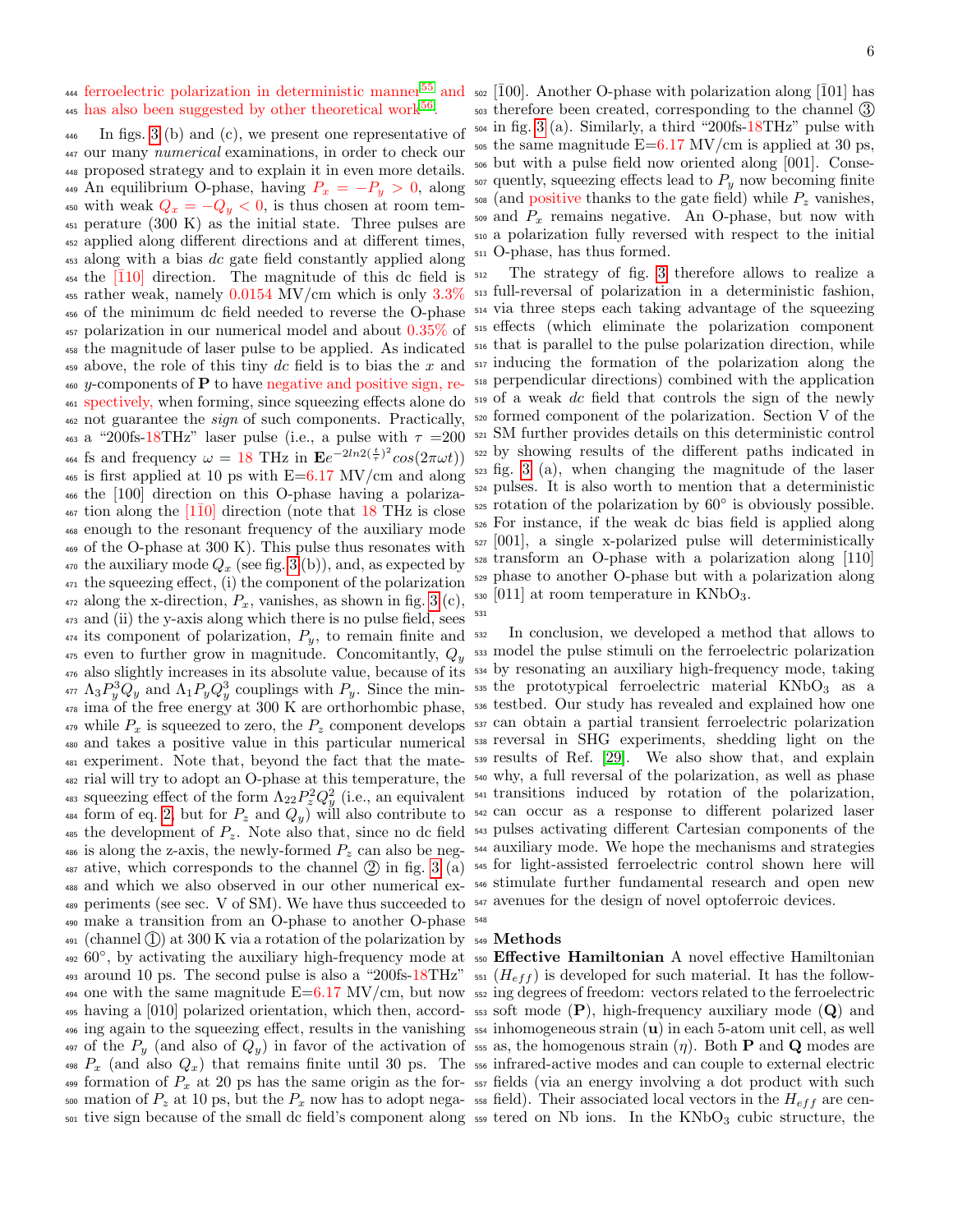zone-center P mode is soft (in the sense that the square <sup>608</sup> cient in the front of PxPyQxQy+PyPzQyQz+PzPxQzQ<sup>x</sup>  $\mathfrak{so}_1$  of its frequency is negative at 0 K) while the Q mode is  $\mathfrak{so}_9$  has been modified (to give correct A and E mode split- also located at the zone center but possesses a high and <sup>610</sup> ting hierarchy, see supplementary material fig. 2). Note positive frequency. The details of the mode frequency  $611$  also that determining such coupling coefficients from first  $_{564}$  and eigenvector for both **P** and **Q** can be found in Sec.I  $_{612}$  principles is not a unique and easy procedure and thus of SM. The local vectors corresponding to the inhomo-<sup>613</sup> large error bars can be assigned to these coefficients. It is geneous strains are technically centered on K ions. The <sup>614</sup> thus not surprising that they then require to be adjusted homogenous strain is defined with respect to cubic sym-<sup>615</sup> to allow for a better comparison with observations.  $\frac{1}{10}$  so metry and has six independent components  $\eta_i$  in Voigt notation.

 $\sigma$  The potential energy  $U^{tot}$  of  $H_{eff}$  has four main con-tributions:

$$
U^{tot} = U^{FE}(\{\mathbf{P}\}, \{\mathbf{u}\}, \{\eta\})
$$
  
+ 
$$
U^{aux}(\{\mathbf{Q}\}, \{\mathbf{u}\}, \{\eta\})
$$
  
+ 
$$
U^{int}(\{\mathbf{P}\}, \{\mathbf{Q}\})
$$
  
+ 
$$
U^{elastic}(\{\eta\})
$$
 (1)

 $\mathbf{572}$  a purely elastic one  $U^{elastic}$ ; a second one related to the ferroelectric soft mode and its interaction with strains  $_{574}$   $U^{elastic}$ , exactly like in Ref.<sup>[47](#page-8-3)</sup> for BaTiO<sub>3</sub>; a third one related to the high-frequency auxiliary mode and its in- teraction with strains  $U^{aux}$ , which has the same analyti- cal form than the second energy but when replacing **P** by Q; and a fourth one that gathers the direct interactions between the ferroelectric soft mode and high-frequency  $\alpha$ <sub>580</sub> auxiliary mode  $U^{int}$ , and which are indicated in Table [I.](#page-3-0) The details of all these four energyies can be found in Section II of SM.

 Such effective Hamiltonian is generated with respect to cubic (C) symmetry and can be involved in phase tran- sitions among sub-group ferroelectric structures, such as tetragonal (T), orthorhombic (O), and rhombohe- dral (R) phases. Note that this new effective Hamilto- nian resolves symmetry-broken issues expressed in previ- ous works<sup>[29,](#page-7-16)[38](#page-7-18)[,40](#page-7-23)</sup>, and contains for the first time all the symmetry-allowed forms within fourth order. In addi- tion, for the first time too, the model includes the full spatial degree of freedoms of both **P** and **Q**, i.e., their Cartesian components along x, y and z axes (which are  $_{594}$  along the three  $< 001$   $>$  pseudo-cubic directions). The 595 existence of these Cartesian components  $(P_x, P_y, P_z)$  and  $(Q_x, Q_y, Q_z)$  can, e.g., allow the ferroelectric polarization to rotate (and not "only" reverse its direction) when the **Q** mode is activated. The model parameters of the  $H_{eff}$  are first determined from 0 K first-principle calculations but then a few of them are adjusted, in order to better agree with measurements but also to allow the calcula- tions to converge (large coupling coefficients can result in  $647$  Code availability. simulations going towards infinite energy). This is why, <sup>648</sup> The code that generates and solves the effective Hamil- for instance, the coefficient in front of (the third-order-in-<sup>649</sup> [t](https://github.com/PaulChern/LINVARIANT)onian is available at [https://github.com/PaulChern/](https://github.com/PaulChern/LINVARIANT) <sup>605</sup> P)  $P_x^3 Q_x + P_y^3 Q_y + P_z^3 Q_z$  and (the complex)  $P_x^2 P_y Q_y +$ <sup>606</sup>  $P_x P_y^2 Q_x + P_x^2 P_z Q_z + P_x P_z^2 Q_x + P_y^2 P_z Q_z + P_y P_z^2 Q_y$  have 607 been reduced from its *ab-initio* value or why the coeffi-

Moreover, the kinetic energy  $K^{tot}$  of the  $H_{eff}$  contains three parts written with respect to the velocity  $\mathbf{v}_p$ ,  $\mathbf{v}_q$ , and  $v_u$  that correspond to the order parameters, **P**, **Q**, and u:

$$
K^{tot} = \sum_{i}^{N} \frac{1}{2} M_p v_{p,i}^2 + \frac{1}{2} M_q v_{q,i}^2 + \frac{1}{2} M_u v_{u,i}^2 \qquad (2)
$$

616 where the effective masses are defined as  $M_p$ ,  $M_q$ , and  $M_u$  respectively. Their values are fitted to produce the TO mode frequencies as calculated from the DFT phonon frequencies of the rhombohedral phase at zero  $K^{57}$  $K^{57}$  $K^{57}$ , and are listed in Table I of the SM.

 Dynamic Simulations We employed Monte Carlo (MC) and Molecular Dynamic (MD) algorithms on a 12×12×12 supercell that contains 8640 atoms. More specifically, we used parallel tempering[58,](#page-8-11)[59](#page-8-12) (PT) MC  $\epsilon_{0.6}$  and Nosé-Hoover thermal state<sup>[60–](#page-8-13)[62](#page-8-14)</sup> MD simulations  $\epsilon$ <sub>27</sub> implemented in LINVARIANT<sup>[63](#page-8-15)</sup>. The same Nosé mass for  $P$ ,  $Q$ , and inhomogeneous strains of 10000 a.u. 629 is used. The Nosé mass for the homogenous strains is 1 a.u. in all the simulations. Periodic boundary conditions were adapted. For each temperature, 150,000 PTMC sweeps are firstly performed, with the first 100,000 steps as thermalization and the subsequent 50,000 steps to compute the phase diagram; then MD simulations are initialized with the MC outputs and 500,000 thermalization steps are performed before the statistical evaluations; the time interval of 0.1fs is used in the MD simulations.

# Data availability.

 The authors declare that the coefficient data of the effective Hamiltonian are available within the paper and its supplementary Material; The data that support the findings of this study are available from the correspond-ing author upon reasonable request.

[LINVARIANT](https://github.com/PaulChern/LINVARIANT).

### References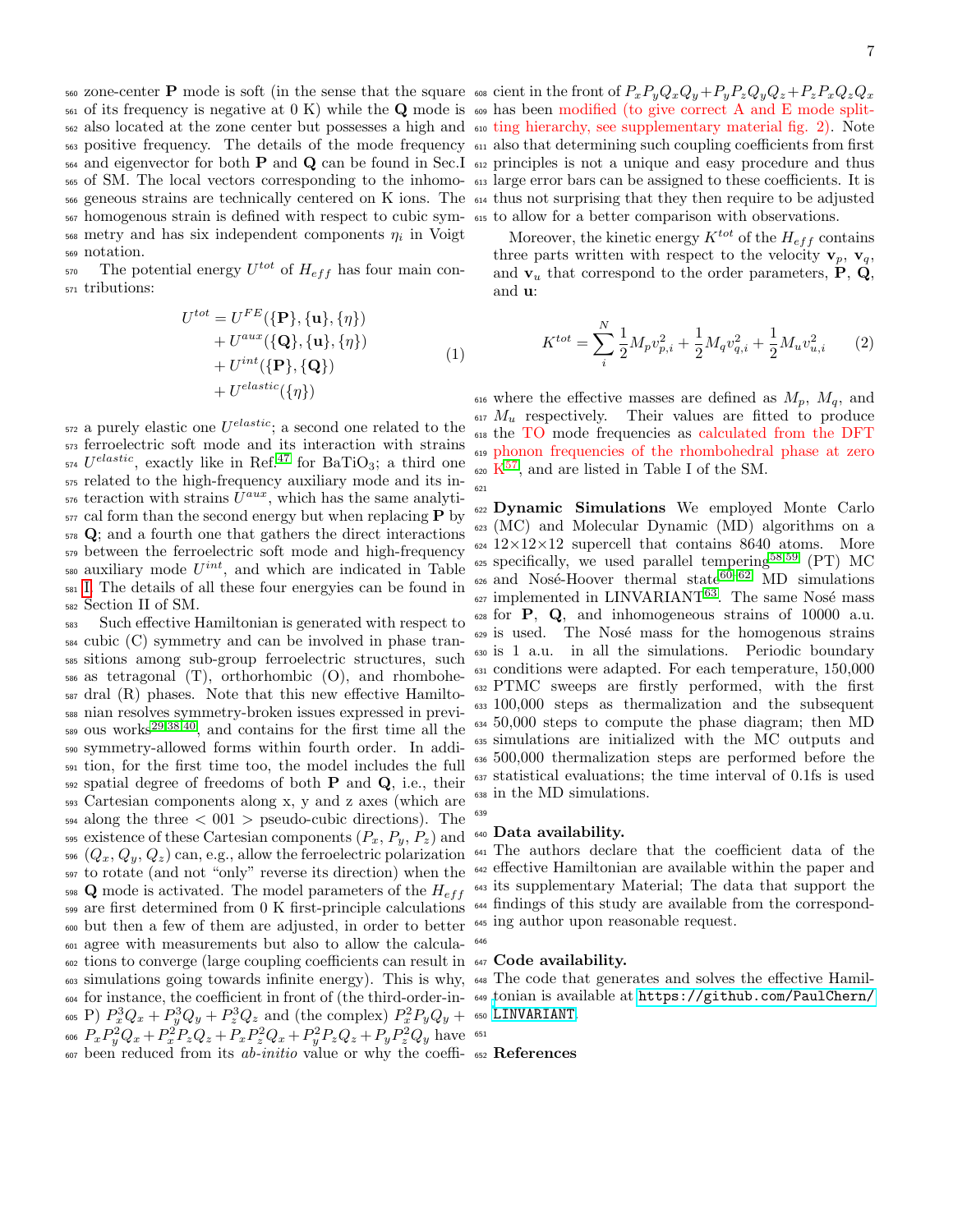- <span id="page-7-0"></span> 1. de la Torre, A. et al. Nonthermal pathways to ultrafast <sup>714</sup> 21. Mitrano, M. et al. Possible light-induced superconductiv-control in quantum materials. arXiv 2103.14888v1 (2021).
- 2. Rudner, M. S. & Lindner, N. H. Band structure engineer- ing and non-equilibrium dynamics in floquet topological  $717$  22. insulators. Nat. Rev. Phys. 2, 229–244 (2020).
- 3. Mitrano, M. & Wang, Y. Probing light-driven quantum materials with ultrafast resonant inelastic x-ray scatter-ing. Commun. Phys. 3, 184 (2020).
- 661 4. Buzzi, M., Först, M., Mankowsky, R. & Cavalleri, A. 722 Probing dynamics in quantum materials with femtosec-ond x-rays. Nat. Rev. Phys. 3, 299–311 (2018).
- 5. Giannetti, C. et al. Ultrafast optical spectroscopy of 665 strongly correlated materials and high-temperature su-  $726\,26$ . perconductors: a non-equilibrium approach. Adv. Phys.  $65, 58-238$  (2016).
- <span id="page-7-1"></span> 6. Zhang, J. & Averitt, R. Dynamics and control in complex <sup>729</sup> 27. Yang, M.-M. & Alexe, M. Light-induced reversible control transition metal oxides. Annu. Rev. Mater. Res. 44, 19–  $670 \quad 43 \quad (2014)$ .
- <span id="page-7-2"></span> 7. Rini, M. et al. Control of the electronic phase of a man- ganite by mode-selective vibrational excitation. Nature 449, 72-74 (2007).
- <span id="page-7-3"></span> 8. Caviglia, A. D. et al. Ultrafast strain engineering in com- plex oxide heterostructures. Phys. Rev. Lett. 108, 136801  $(2012).$
- <span id="page-7-4"></span> 9. Disa, A. S. et al. Polarizing an antiferromagnet by optical engineering of the crystal field. Nat. Phys. 16, 937–941 (2020).
- 680 10. Först, M. et al. Spatially resolved ultrafast magnetic 741 dynamics initiated at a complex oxide heterointerface. Nat. Mater. 14, 883–888 (2015).
- 11. Lambert, C.-H. et al. All-optical control of ferromagnetic 684 thin films and nanostructures. Science 345, 1337-1340 745  $(2014).$
- 12. Manz, S. et al. Reversible optical switching of antifer- romagnetism in TbMnO<sub>3</sub>. Nat. Photonics 10, 653–656  $(2016)$ .
- <span id="page-7-5"></span> 13. Stanciu, C. et al. All-optical magnetic recording with circularly polarized light. Phys. Rev. Lett. 99, 047601  $(2007)$ .
- <span id="page-7-6"></span> 14. Prosandeev, S., Grollier, J., Talbayev, D., Dkhil, B. & Bellaiche, L. Ultrafast neuromorphic dynamics using <sub>694</sub> hidden phases in the prototype of relaxor ferroelectrics. 755 695 Phys. Rev. Lett. **126**, 027602 (2021).
- 15. Nova, T. F., Disa, A. S., Fechner, M. & Cavalleri, A. Metastable ferroelectricity in optically strained SrTiO3. 698 Science **364**, 1075–1079 (2019).
- 16. Li, J., Strand, H. U., Werner, P. & Eckstein, M. Theory of photoinduced ultrafast switching to a spin-orbital ordered hidden phase. Nat. Commun. 9, 1–7 (2018).
- <span id="page-7-7"></span> 17. Stojchevska, L. et al. Ultrafast switching to a stable hid- den quantum state in an electronic crystal. Science 344, 177–180 (2014).
- <span id="page-7-8"></span> 18. Budden, M. et al. Evidence for metastable photo-induced superconductivity in  $K_3C_{60}$ . Nat. Phys. 17, 611–618 (2021).
- 19. Fausti, D. et al. Light-induced superconductivity in a stripe-ordered cuprate. Science 331, 189–191 (2011).
- 20. Kennes, D. M., Wilner, E. Y., Reichman, D. R. & Millis, A. J. Transient superconductivity from electronic squeez-
- ing of optically pumped phonons. Nat. Phys. 13, 479–483  $713 \t(2017).$
- <span id="page-7-9"></span>ity in  $K_3C_{60}$  at high temperature. Nature 530, 461–464  $(2016).$
- <span id="page-7-10"></span>McIver, J. W. et al. Light-induced anomalous hall effect in graphene. Nat. Phys. 16, 38–41 (2019).
- 23. Sie, E. J. et al. An ultrafast symmetry switch in a weyl semimetal. Nature 565, 61–66 (2019).
- <span id="page-7-11"></span> 24. Wang, Y. H., Steinberg, H., Jarillo-Herrero, P. & Gedik, N. Observation of floquet-bloch states on the surface of a topological insulator. Science 342, 453–457 (2013).
- <span id="page-7-12"></span> 25. Guo, J. et al. Recent progress in optical control of ferro-electric polarization. Adv. Opt. Mater. 2002146 (2021).
- <span id="page-7-22"></span>Bilyk, V. et al. Transient polarization reversal using an intense THz pulse in silicon-doped lead germanate. pss (RRL) 15, 2000460 (2020).
- <span id="page-7-19"></span> of ferroelectric polarization in BiFeO3. Adv. Mater. 30, 1704908 (2018).
	- Li, T. et al. Optical control of polarization in ferroelectric heterostructures. Nat. Commun. **9**, 3344 (2018).
- <span id="page-7-20"></span><span id="page-7-16"></span>734 29. Mankowsky, R., von Hoegen, A., Först, M. & Caval- leri, A. Ultrafast reversal of the ferroelectric polarization. Phys. Rev. Lett. 118, 197601 (2017).
- 30. Grishunin, K. A. et al. THz electric field-induced second harmonic generation in inorganic ferroelectric. Sci. Rep. 15 (2017).
- 31. Morimoto, T. et al. Terahertz-field-induced large macroscopic polarization and domain-wall dynamics in an or-ganic molecular dielectric. Phys. Rev. Lett. 118 (2017).
- 32. Chen, F. et al. Ultrafast terahertz-field-driven ionic response in ferroelectric  $BaTiO<sub>3</sub>$ . Phys. Rev. B 94,  $180104(R)$  (2016).
- 746 33. Grübel, S. et al. Ultrafast x-ray diffraction of a ferro- electric soft mode driven by broadband terahertz pulses (2016). 1602.05435.
- <span id="page-7-13"></span> 34. Rana, D. S. et al. Understanding the nature of ultrafast polarization dynamics of ferroelectric memory in the multiferroic BiFeO3. Adv. Mater. 21, 2881–2885 (2009).
- <span id="page-7-15"></span><span id="page-7-14"></span> 35. Scott, J. F. & de Araujo, C. A. P. Ferroelectric memories. Science 246, 1400–1405 (1989).
	- Guo, R. et al. Non-volatile memory based on the ferroelectric photovoltaic effect. Nat. Commun. 4, 1990 (2013).
- <span id="page-7-17"></span>756 37. Först, M. et al. Nonlinear phononics as an ultrafast route to lattice control. Nat. Phys. 7, 854–856 (2011).
- <span id="page-7-18"></span> 38. Subedi, A. Proposal for ultrafast switching of ferro- electrics using midinfrared pulses. Phys. Rev. B 92, 214303 (2015).
- <span id="page-7-21"></span> 39. Yi, H. T., Choi, T., Choi, S. G., Oh, Y. S. & Cheong, S.-W. Mechanism of the switchable photovoltaic effect in ferroelectric BiFeO3. Adv. Mater. 23, 3403–3407 (2011).
- <span id="page-7-23"></span> 40. Mertelj, T. & Kabanov, V. Comment on "ultrafast re- versal of the ferroelectric polarization". Phys. Rev. Lett. 123, 129701 (2019).
- <span id="page-7-24"></span> 41. Zhong, W., Vanderbilt, D. & Rabe, K. M. First-principles theory of ferroelectric phase transitions for perovskites: The case of BaTiO3. Phys. Rev. B 52, 6301–6312 (1995).
- <span id="page-7-25"></span> 42. Triebwasser, S. Behavior of ferroelectric KNbO<sub>3</sub> in the vicinity of the cubic-tetragonal transition. Phys. Rev. **101**, 993–997 (1956).
- <span id="page-7-26"></span> 43. Hewat, A. W. Cubic-tetragonal-orthorhombic-rhombohedral ferroelectric transitions in perovskite